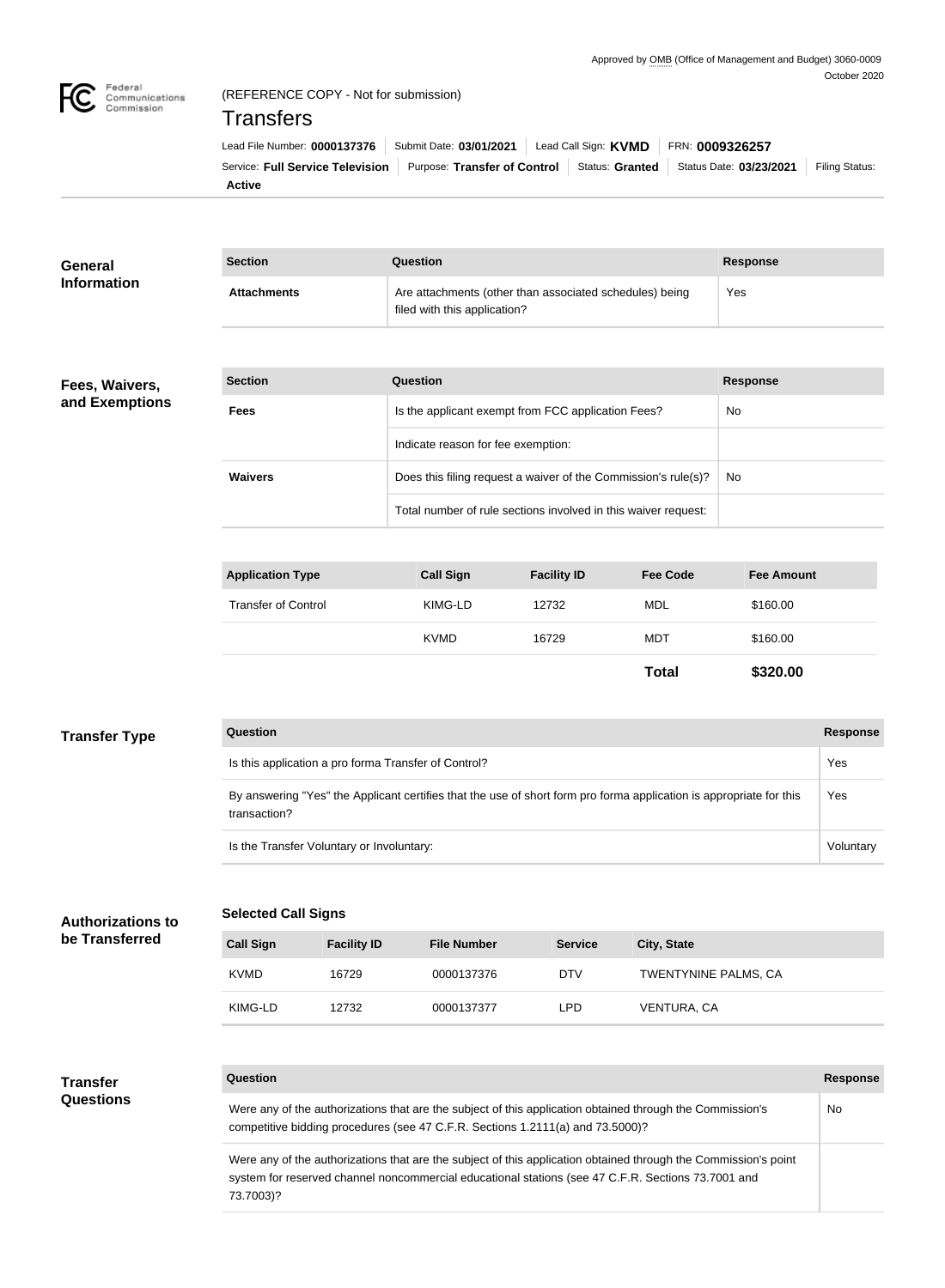| the point system?         | Have all such stations operated for at least 4 years with a minimum operating schedule since grant pursuant to                                                                                                                                                                                                                                                                                                                       |  |
|---------------------------|--------------------------------------------------------------------------------------------------------------------------------------------------------------------------------------------------------------------------------------------------------------------------------------------------------------------------------------------------------------------------------------------------------------------------------------|--|
|                           | Were any of the authorizations that are the subject of this application obtained after award of a dispositive<br>Section 307(b) preference using the Tribal Priority, through Threshold Qualifications procedures, or through the<br>Tribal Priority as applied before the NCE fair distribution analysis set forth in 47 C.F.R. § 73.7002(b)?                                                                                       |  |
|                           | Have all such stations operated for at least 4 years with a minimum operating schedule since grant?                                                                                                                                                                                                                                                                                                                                  |  |
|                           | Do both the transferor and transferee qualify for the Tribal Priority in all respects?                                                                                                                                                                                                                                                                                                                                               |  |
| was granted?              | LPFM Licenses Only: Has it been at least 18 months since the initial construction permit for the LPFM station                                                                                                                                                                                                                                                                                                                        |  |
| CFR Section 73.865(a)(1)? | LPFM Licenses Only: Does the assignment of the LPFM authorization satisfy the consideration restrictions of 47                                                                                                                                                                                                                                                                                                                       |  |
|                           | LPFM Licenses Only: Were any of the LPFM authorizations that are subject to this application obtained through<br>the Commission's point system for low power FM stations (see 47 CFR Section 73.872)?                                                                                                                                                                                                                                |  |
|                           | If yes to question above, have all such LPFM stations operated for at least four years since grant pursuant to the<br>point system?" (options - Y/N. If Yes, nothing further required. No requires attachment as follows)"If no to new<br>sub question, list pertinent authorizations in an Exhibit and include in the Exhibit a showing that the transaction is<br>consistent with the requirements of 47 CFR Section 73.865(a)(3). |  |

### **Licensee/Permittee Name, Type, and Contact Information**

| Licensee/Permittee                                                            | <b>Address</b>                                                                                       | <b>Phone</b>            | Email                 | <b>FRN</b> |
|-------------------------------------------------------------------------------|------------------------------------------------------------------------------------------------------|-------------------------|-----------------------|------------|
| <b>KVMD LICENSEE CO., LLC</b><br>Doing Business As: KVMD LICENSEE<br>CO., LLC | Ronald L. Ulloa<br>2323 CORINTH<br><b>AVENUE</b><br>LOS ANGELES, CA<br>90064<br><b>United States</b> | $+1$ (310) 478-<br>0055 | rulloa@kxlatv.<br>com | 0009326257 |

**Licensee /Permittee Contact Representatives (2)**

**Licensee /Permittee Information**

| <b>Contact Name</b>                                                                         | <b>Address</b>                                                                      | <b>Phone</b>            | <b>Email</b>                        | <b>Contact Type</b>         |
|---------------------------------------------------------------------------------------------|-------------------------------------------------------------------------------------|-------------------------|-------------------------------------|-----------------------------|
| <b>Barry Friedman</b><br>Thompson Hine LLP                                                  | Suite 700<br>1919 M Street, N.W.<br>Washington, DC<br>20036<br><b>United States</b> | $+1$ (202) 331-<br>8800 | barry.friedman@thompsonhine.<br>com | Legal Representative        |
| <b>S. Merrill Weiss</b><br>Techincal Consultant<br><b>Merrill Weiss Group</b><br><b>LLC</b> | S. Merrill Weiss<br>227 Central Avenue<br>Metuchen, NJ 08840<br>United States       | +1 (732) 494-<br>6400   | MERRILL@MWGRP.COM                   | Technical<br>Representative |

| <b>Licensee</b>                           | <b>Section</b>                                              | Question                                                                                                                                                                                                                                                                                                                                                                                                                    | <b>Response</b> |
|-------------------------------------------|-------------------------------------------------------------|-----------------------------------------------------------------------------------------------------------------------------------------------------------------------------------------------------------------------------------------------------------------------------------------------------------------------------------------------------------------------------------------------------------------------------|-----------------|
| /Permittee Legal<br><b>Certifications</b> | <b>Agreements for Transfer</b><br><b>Control of Station</b> | Licensee/Permittee certifies that:<br>(i) it has placed its public inspection file(s) and submitted to<br>the Commission as an Exhibit to this application copies of all<br>agreements for the transfer of the station(s);<br>(ii) these documents embody the complete and final<br>understanding between Transferor and Transferee; and<br>(iii) these agreements comply fully with the Commission's<br>rules and policies |                 |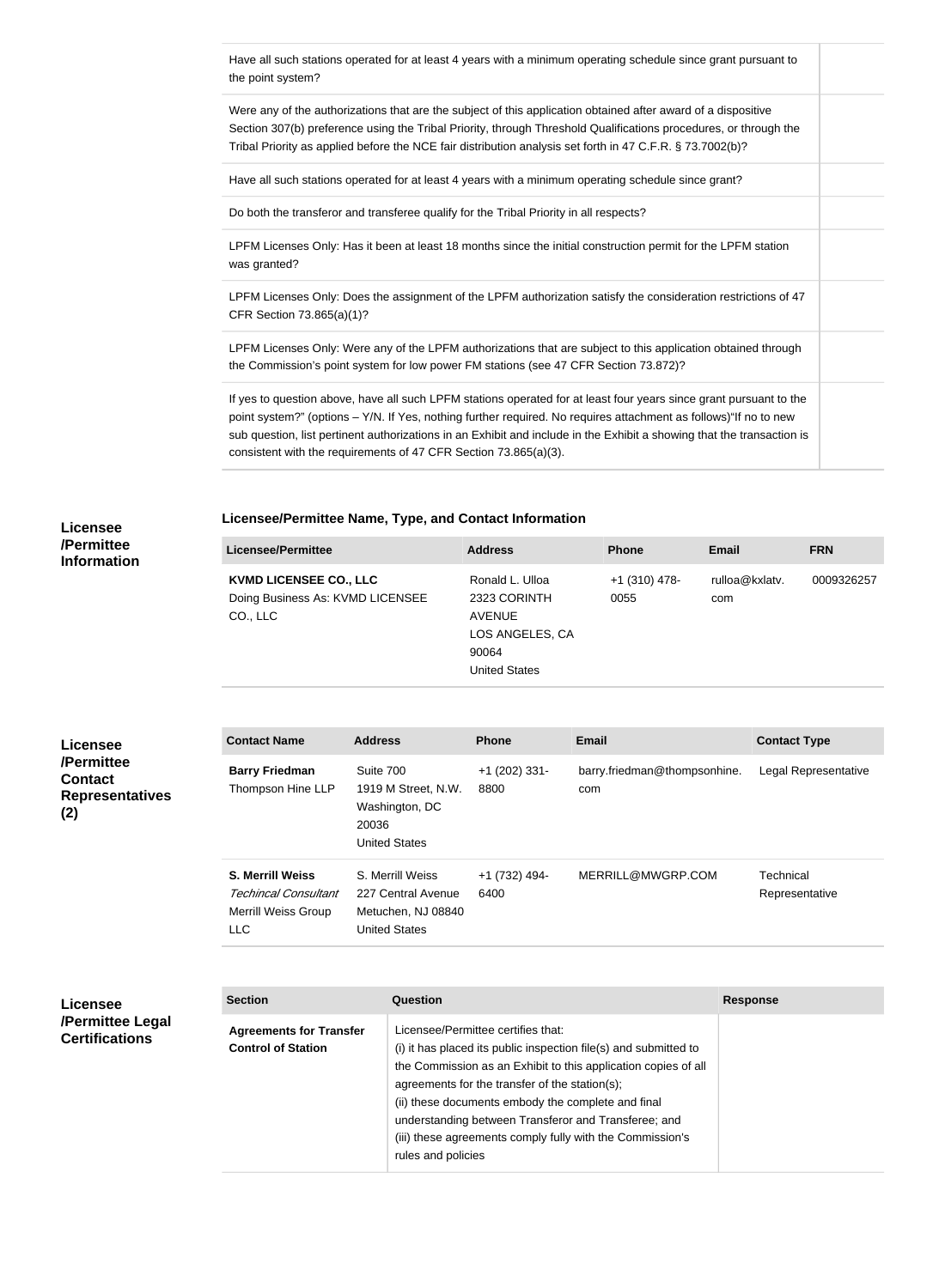| <b>Other Authorizations</b>                        | Please upload an attachment detailing the call signs,<br>locations, and facility identifiers of all other broadcast<br>stations in which Licensee/Permittee or any party to the<br>application has an attributable interest.                                                                                                                                                                                                                                                                         |  |
|----------------------------------------------------|------------------------------------------------------------------------------------------------------------------------------------------------------------------------------------------------------------------------------------------------------------------------------------------------------------------------------------------------------------------------------------------------------------------------------------------------------------------------------------------------------|--|
| <b>Character Issues</b>                            | Licensee/Permittee certifies that neither licensee/permittee<br>nor any party to the application has or has had any interest<br>in, or connection with:<br>(a) any broadcast application in any proceeding where<br>character issues were left unresolved or were resolved<br>adversely against the applicant or any party to the<br>application or<br>(b) any pending broadcast application in which character<br>issues have been raised                                                           |  |
| <b>Adverse Findings</b>                            | Licensee/Permittee certifies that, with respect to the<br>Licensee/Permittee and each party to the application, no<br>adverse finding has been made, nor has an adverse final<br>action been taken by any court or administrative body in a<br>civil or criminal proceeding brought under the provisions of<br>any law related to any of the following: any felony; mass<br>media-related antitrust or unfair competition; fraudulent<br>statements to another governmental unit; or discrimination. |  |
| <b>Local Public Notice</b>                         | Licensee/Permittee certifies that it has or will comply with<br>the public notice requirements of 47 C.F.R. Section 73.3580.                                                                                                                                                                                                                                                                                                                                                                         |  |
| <b>Auction Authorization</b>                       | Licensee/Permittee certifies that more than five years have<br>passed since the issuance of the construction permit for the<br>station being assigned, where that permit was acquired in an<br>auction through the use of a bidding credit or other special<br>measure.                                                                                                                                                                                                                              |  |
| <b>Anti-Discrimination</b><br><b>Certification</b> | Licensee/Permittee certifies that neither licensee/permittee<br>nor any party to the application have violated the<br>Commission's prohibition against discrimination on the basis<br>of race, color, religion, national origin or sex in the sale of<br>commercially operated AM, FM, TV, Class A TV or<br>international broadcast stations.                                                                                                                                                        |  |

## **Transferor**

### **Transferor Name, Type, and Contact Information**

| <b>Information</b>                                            | <b>Transferor</b>                                    | <b>Type</b>                                                  | <b>Address</b>                               |                         | <b>Phone</b>                        | <b>Email</b>      | <b>FRN</b>              |
|---------------------------------------------------------------|------------------------------------------------------|--------------------------------------------------------------|----------------------------------------------|-------------------------|-------------------------------------|-------------------|-------------------------|
|                                                               | <b>Ronald Ulloa</b>                                  | Individual                                                   | 2323 Corinth Avenue<br>Los Angeles, CA 90064 |                         | +1 (310) 478-0055                   | rulloa@kxlatv.com | 0025059999              |
| Transferor<br><b>Contact</b><br><b>Representatives</b><br>(1) | <b>Contact Name</b>                                  | <b>Address</b>                                               |                                              | Phone                   | <b>Email</b>                        |                   | <b>Contact Type</b>     |
|                                                               | <b>Barry Friedman</b><br>Thompson Hine<br><b>LLP</b> | Suite 700<br>Washington, DC<br>20036<br><b>United States</b> | 1919 M Street, N.W.                          | $+1$ (202) 331-<br>8800 | barry.friedman@thompsonhine.<br>com |                   | Legal<br>Representative |
| <b>Transferor Legal</b>                                       | <b>Section</b>                                       |                                                              | <b>Question</b>                              |                         |                                     | <b>Response</b>   |                         |

**Certifications**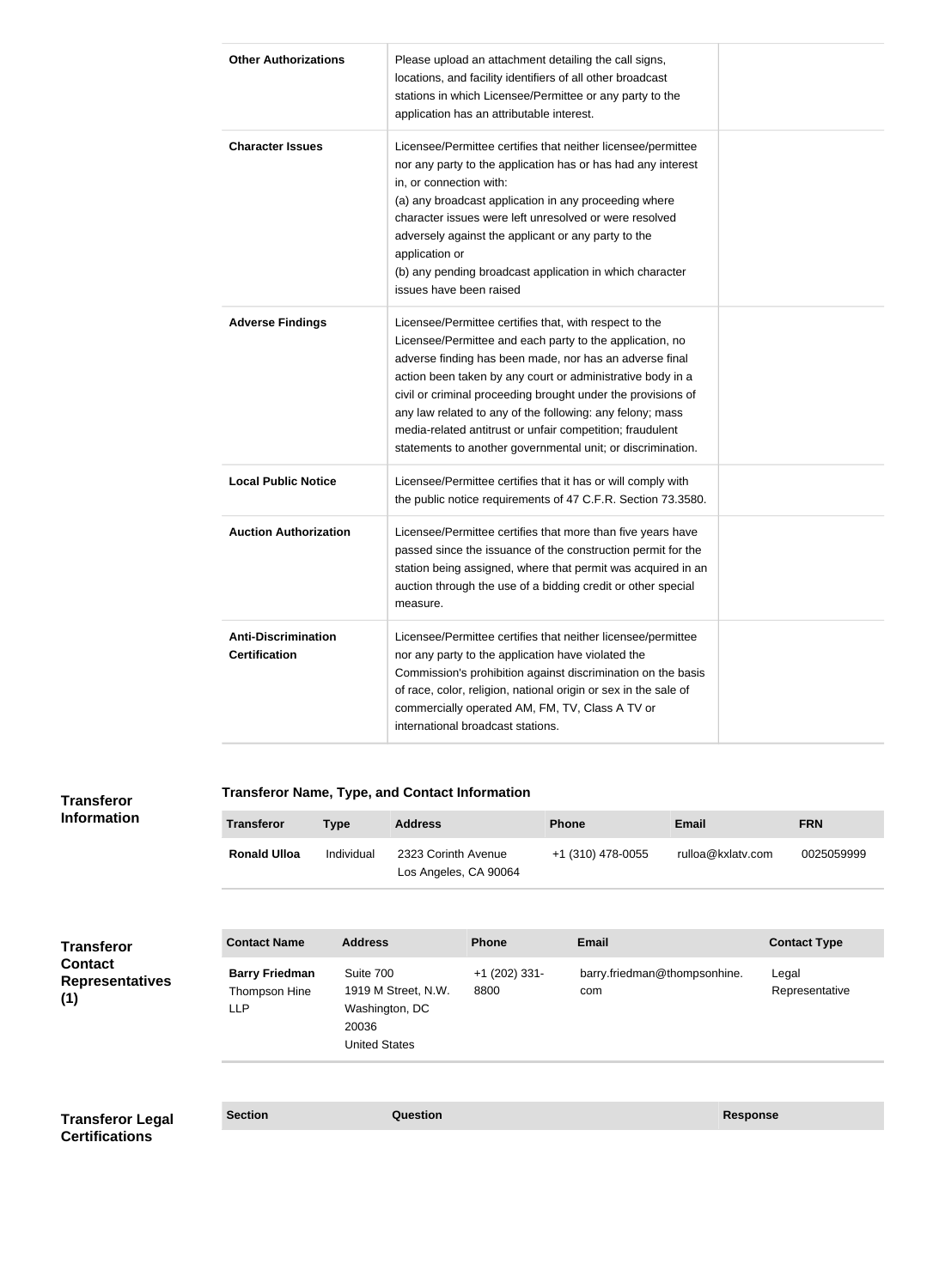| <b>Agreements for Transfer</b><br><b>Control of Station</b> | Transferor certifies that:<br>(i) it has placed in Transferor's public inspection file(s) and<br>submitted to the Commission as an Exhibit to this<br>application copies of all agreements for the assignment<br>/transfer of the station(s);<br>(ii) these documents embody the complete and final<br>understanding between Transferor and Transferee; and<br>(iii) these agreements comply fully with the Commission's<br>rules and policies                                       | Yes |
|-------------------------------------------------------------|--------------------------------------------------------------------------------------------------------------------------------------------------------------------------------------------------------------------------------------------------------------------------------------------------------------------------------------------------------------------------------------------------------------------------------------------------------------------------------------|-----|
|                                                             | If the transaction is involuntary, the Transferor certifies that<br>court orders or other authorizing documents have been<br>issued and that it has placed in the licensee's/permittee's<br>public inspection file(s) and submitted to the Commission<br>copies of such court orders or other authorizing documents.                                                                                                                                                                 |     |
| <b>Character Issues</b>                                     | Transferor certifies that neither transferor nor any party to<br>the application has or has had any interest in, or connection<br>with:<br>(a) any broadcast application in any proceeding where<br>character issues were left unresolved or were resolved<br>adversely against the applicant or any party to the<br>application or<br>(b) any pending broadcast application in which character<br>issues have been raised                                                           | Yes |
| <b>Adverse Findings</b>                                     | Transferor certifies that, with respect to the Transferor and<br>each party to the application, no adverse finding has been<br>made, nor has an adverse final action been taken by any<br>court or administrative body in a civil or criminal proceeding<br>brought under the provisions of any law related to any of the<br>following: any felony; mass media-related antitrust or unfair<br>competition; fraudulent statements to another governmental<br>unit; or discrimination. | Yes |
| <b>Local Public Notice</b>                                  | Transferor certifies that it has or will comply with the public<br>notice requirements of 47 C.F.R. Section 73.3580.                                                                                                                                                                                                                                                                                                                                                                 |     |
| <b>Auction Authorization</b>                                | Transferor certifies that more than five years have passed<br>since the issuance of the construction permit for the station<br>being assigned, where that permit was acquired in an<br>auction through the use of a bidding credit or other special<br>measure.                                                                                                                                                                                                                      | N/A |
| <b>Anti-Discrimination</b><br><b>Certification</b>          | Transferor certifies that neither licensee/permittee nor any<br>party to the application have violated the Commission's<br>prohibition against discrimination on the basis of race, color,<br>religion, national origin or sex in the sale of commercially<br>operated AM, FM, TV, Class A TV or international broadcast<br>stations.                                                                                                                                                |     |

### **Transferee Information**

## **Transferee Name, Type, and Contact Information**

| <b>Transferee</b>                                          | <b>Type</b> | <b>Address</b>                                                                    | <b>Phone</b>            | <b>Email</b>          | <b>FRN</b> |
|------------------------------------------------------------|-------------|-----------------------------------------------------------------------------------|-------------------------|-----------------------|------------|
| Ulloa Family Trust, dated July 13, 2006,<br><b>Trust B</b> | Trust       | Ronald L. Ulloa,<br>Trustee<br>2323 Corinth<br>Avenue<br>Los Angeles, CA<br>90064 | $+1$ (310) 478-<br>0055 | rulloa@kxlatv.<br>com | 0030575096 |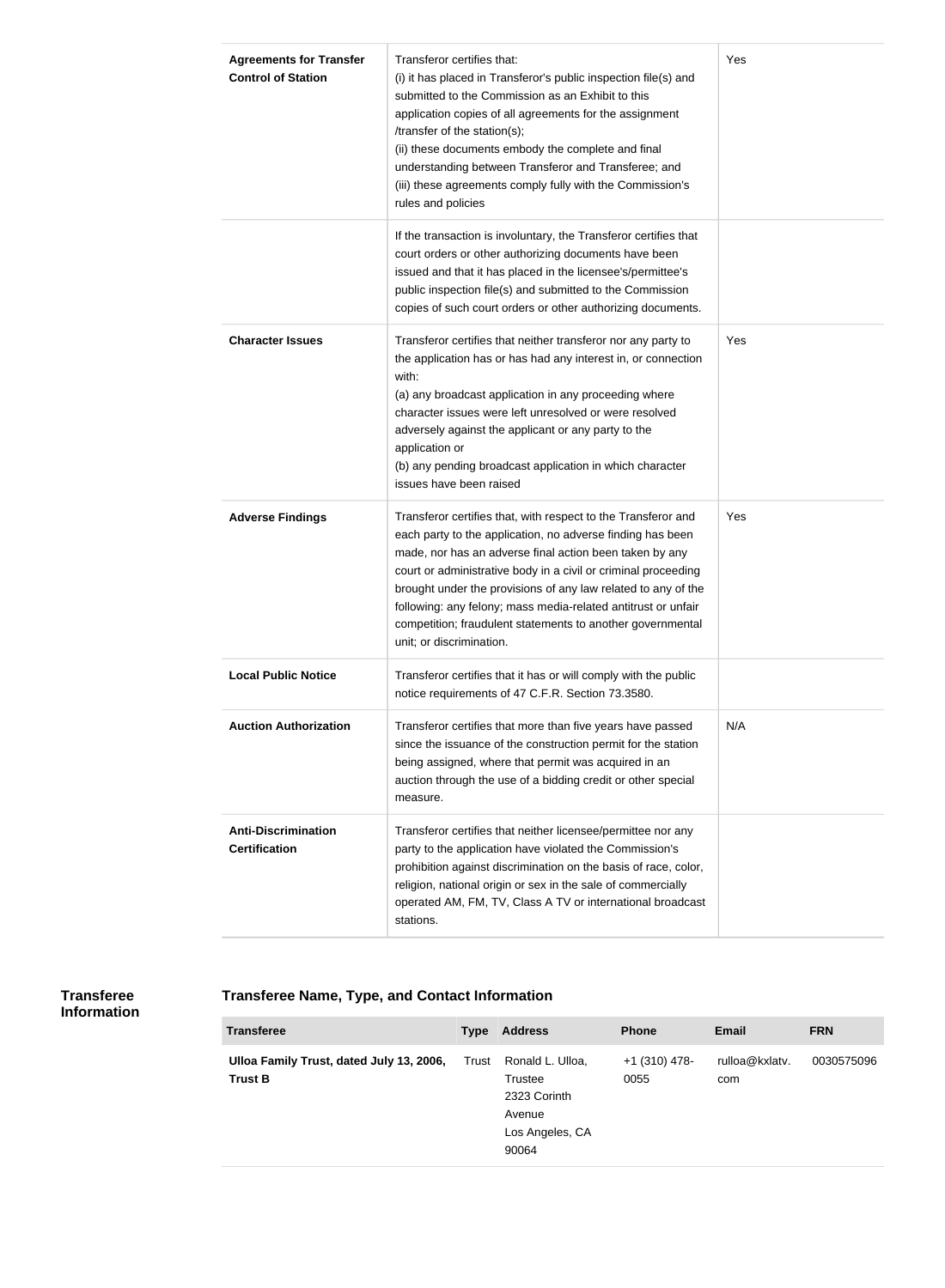|                                         | Ulloa Family Trust, dated July 13, 2006,<br><b>Trust A</b>                                                   |                                                              |                            | Trust                                                         | Ronald L. Ulloa,<br>Trustee<br>2323 Corinth<br>Avenue<br>Los Angeles, CA<br>90064 |                              | +1 (310) 478-<br>0055 |                                                               | rulloa@kxlatv.<br>com                                  |                                                                  | 0030575047                                             |
|-----------------------------------------|--------------------------------------------------------------------------------------------------------------|--------------------------------------------------------------|----------------------------|---------------------------------------------------------------|-----------------------------------------------------------------------------------|------------------------------|-----------------------|---------------------------------------------------------------|--------------------------------------------------------|------------------------------------------------------------------|--------------------------------------------------------|
|                                         |                                                                                                              |                                                              |                            |                                                               |                                                                                   |                              |                       |                                                               |                                                        |                                                                  |                                                        |
| <b>Transferee</b><br><b>Contact</b>     | <b>Contact Name</b>                                                                                          | <b>Address</b>                                               |                            | <b>Phone</b>                                                  |                                                                                   | <b>Email</b>                 |                       |                                                               |                                                        | <b>Contact Type</b>                                              |                                                        |
| <b>Representatives</b><br>(1)           | <b>Barry Friedman</b><br>Thompson Hine<br><b>LLP</b>                                                         | Suite 700<br>Washington, DC<br>20036<br><b>United States</b> | 1919 M Street, N.W.        | +1 (202) 331-<br>8800<br>com                                  |                                                                                   | barry.friedman@thompsonhine. |                       | Legal                                                         | Representative                                         |                                                                  |                                                        |
|                                         |                                                                                                              |                                                              |                            |                                                               |                                                                                   |                              |                       |                                                               |                                                        |                                                                  |                                                        |
| <b>Changes in</b><br>Interest (3)       | <b>Party Name</b>                                                                                            |                                                              | <b>Citizenship Address</b> |                                                               | <b>Phone</b>                                                                      | <b>Email</b>                 |                       | <b>Transfer</b>                                               | <b>Interest Before</b>                                 | <b>Transfer</b>                                                  | <b>Interest After</b>                                  |
|                                         | Ulloa Family Trust, dated<br>July 13, 2006, Trust B                                                          |                                                              | United<br><b>States</b>    | 2323<br>$+1(310)$<br>478-<br>Corinth<br>0055<br>Avenue<br>Los |                                                                                   | rulloa@kxlatv.<br>com        |                       | <b>Pct.</b> (<br>Percentage) of<br>Votes:<br>0%               |                                                        | <b>Pct.</b> (<br>Percentage) of<br>Votes:<br>81%                 |                                                        |
|                                         |                                                                                                              |                                                              |                            | Angeles,<br>CA 90064<br>United<br><b>States</b>               |                                                                                   |                              |                       | Pct. (<br>Percentage) of<br><b>Total Assets:</b><br>0%        |                                                        | <b>Pct.</b> (<br>Percentage) of<br><b>Total Assets:</b><br>0%    |                                                        |
|                                         | Ulloa Family Trust, dated<br>July 13, 2006, Trust A                                                          |                                                              | United<br><b>States</b>    | 2323<br>Corinth<br>Avenue<br>Los<br>Angeles,                  | $+1(310)$<br>478-<br>0055                                                         |                              | rulloa@kxlatv.<br>com | <b>Pct.</b> (<br>Percentage) of<br>Votes:<br>0%               |                                                        | <b>Pct.</b> (<br>Votes:<br>19%                                   | Percentage) of                                         |
|                                         |                                                                                                              |                                                              |                            | CA 90064<br>United<br><b>States</b>                           |                                                                                   |                              |                       |                                                               | Pct. (<br>Percentage) of<br><b>Total Assets:</b><br>0% |                                                                  | Pct. (<br>Percentage) of<br><b>Total Assets:</b><br>0% |
|                                         | <b>Ronald Ulloa</b><br>Not Applicable                                                                        |                                                              | United<br><b>States</b>    | 2323<br>Corinth<br>Avenue<br>Los                              | $+1(310)$<br>478-<br>0055                                                         | com                          | rulloa@kxlatv.        | <b>Pct.</b> (<br>Votes:<br>100%                               | Percentage) of                                         | <b>Pct.</b> (<br>Votes:<br>$0\%$                                 | Percentage) of                                         |
|                                         |                                                                                                              |                                                              |                            | Angeles,<br>CA 90064<br>United<br><b>States</b>               |                                                                                   |                              |                       | <b>Pct.</b> (<br>Percentage) of<br><b>Total Assets:</b><br>0% |                                                        | <b>Pct.</b> (<br>Percentage) of<br><b>Total Assets:</b><br>$0\%$ |                                                        |
|                                         |                                                                                                              |                                                              |                            |                                                               |                                                                                   |                              |                       |                                                               |                                                        |                                                                  |                                                        |
| <b>Changes in</b>                       | <b>Question</b>                                                                                              |                                                              |                            |                                                               |                                                                                   |                              |                       |                                                               |                                                        |                                                                  | <b>Response</b>                                        |
| <b>Interest</b><br><b>Certification</b> | Applicant certifies that equity and financial interests not set forth by the transferee are nonattributable. |                                                              |                            |                                                               |                                                                                   |                              |                       |                                                               |                                                        |                                                                  | Yes                                                    |
|                                         |                                                                                                              |                                                              |                            |                                                               |                                                                                   |                              |                       |                                                               |                                                        |                                                                  |                                                        |
| Parties to the                          | <b>Party Name</b>                                                                                            | <b>Citizenship</b>                                           |                            | <b>Address</b>                                                |                                                                                   | Phone                        | Email                 |                                                               | <b>Positional Interest</b>                             |                                                                  |                                                        |
| <b>Application (0)</b>                  |                                                                                                              |                                                              |                            |                                                               | Empty                                                                             |                              |                       |                                                               |                                                        |                                                                  |                                                        |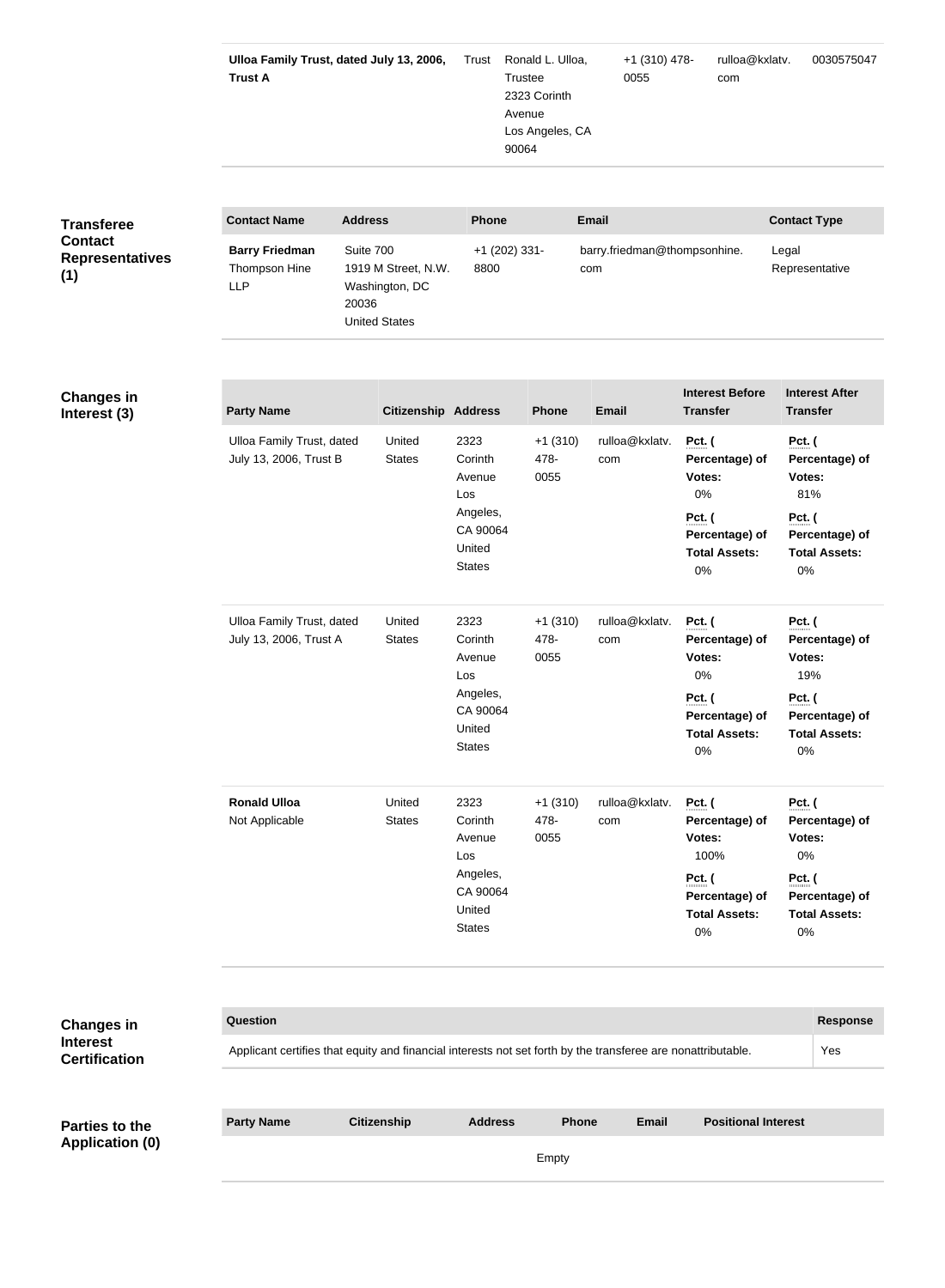### **Parties to the Application Certification**

### **Question Response**

Applicant certifies that equity and financial interests not set forth by the transferee are nonattributable.

#### **Transferee Legal Certifications**

| <b>Section</b>              | Question                                                                                                                                                                                                                                                                                                                                                                                                                                                                                                                                                                                                                                                                                                                                                                                                                                                                                                                                              | <b>Response</b> |
|-----------------------------|-------------------------------------------------------------------------------------------------------------------------------------------------------------------------------------------------------------------------------------------------------------------------------------------------------------------------------------------------------------------------------------------------------------------------------------------------------------------------------------------------------------------------------------------------------------------------------------------------------------------------------------------------------------------------------------------------------------------------------------------------------------------------------------------------------------------------------------------------------------------------------------------------------------------------------------------------------|-----------------|
| <b>Agreements for Sale</b>  | Transferee certifies that:<br>(a) the written agreements in the Transferee's public<br>inspection file and submitted to the Commission embody the<br>complete and final agreement for the sale or transfer of the<br>station(s); and<br>(b) these agreements comply fully with the Commission's<br>rules and policies.                                                                                                                                                                                                                                                                                                                                                                                                                                                                                                                                                                                                                                | Yes             |
| <b>Other Authorizations</b> | Please upload an attachment detailing the call signs,<br>locations, and facility identifiers of all other broadcast<br>stations in which Transferee or any party to the application<br>has an attributable interest.                                                                                                                                                                                                                                                                                                                                                                                                                                                                                                                                                                                                                                                                                                                                  |                 |
| <b>Multiple Ownership</b>   | Is the Transferee or any party to the application the holder of<br>an attributable radio joint sales agreement or an attributable<br>radio or television time brokerage agreement with the station<br>(s) subject to this application or with any other station in the<br>same market as the station(s) subject to this application?                                                                                                                                                                                                                                                                                                                                                                                                                                                                                                                                                                                                                  |                 |
|                             | Transferee certifies that the proposed assignment complies<br>with the Commission's multiple ownership rules.                                                                                                                                                                                                                                                                                                                                                                                                                                                                                                                                                                                                                                                                                                                                                                                                                                         |                 |
|                             | Transferee certifies that the proposed assignment:<br>(1) does not present an issue under the Commission's<br>policies relating to media interests of immediate family<br>members;<br>(2) complies with the Commission's policies relating to future<br>ownership interests; and<br>(3) complies with the Commission's restrictions relating to<br>the insulation and nonparticipation of non-party investors<br>and creditors.                                                                                                                                                                                                                                                                                                                                                                                                                                                                                                                       |                 |
|                             | Does the Transferee claim status as an "eligible entity," that<br>is, an entity that qualifies as a small business under the<br>Small Business Administration's size standards for its<br>industry grouping (as set forth in 13 C.F.R. § 121-201), and<br>holds<br>(1) 30 percent or more of the stock or partnership interests<br>and more than 50 percent of the voting power of the<br>corporation or partnership that will own the media outlet; or<br>(2) 15 percent or more of the stock or partnership interests<br>and more than 50 percent of the voting power of the<br>corporation or partnership that will own the media outlet,<br>provided that no other person or entity owns or controls<br>more than 25 percent of the outstanding stock or partnership<br>interests; or<br>(3) More than 50 percent of the voting power of the<br>corporation that will own the media outlet (if such<br>corporation is a publicly traded company)? |                 |
|                             | Does this transfer include a grandfathered cluster of<br>stations?                                                                                                                                                                                                                                                                                                                                                                                                                                                                                                                                                                                                                                                                                                                                                                                                                                                                                    |                 |
|                             | Applicant certifies that it will come in compliance by<br>divesting the necessary station(s) within 12 months of the<br>consummation of this transaction to:                                                                                                                                                                                                                                                                                                                                                                                                                                                                                                                                                                                                                                                                                                                                                                                          |                 |
|                             | A) An Eligible Entity (as defined in Item 6d, above).                                                                                                                                                                                                                                                                                                                                                                                                                                                                                                                                                                                                                                                                                                                                                                                                                                                                                                 |                 |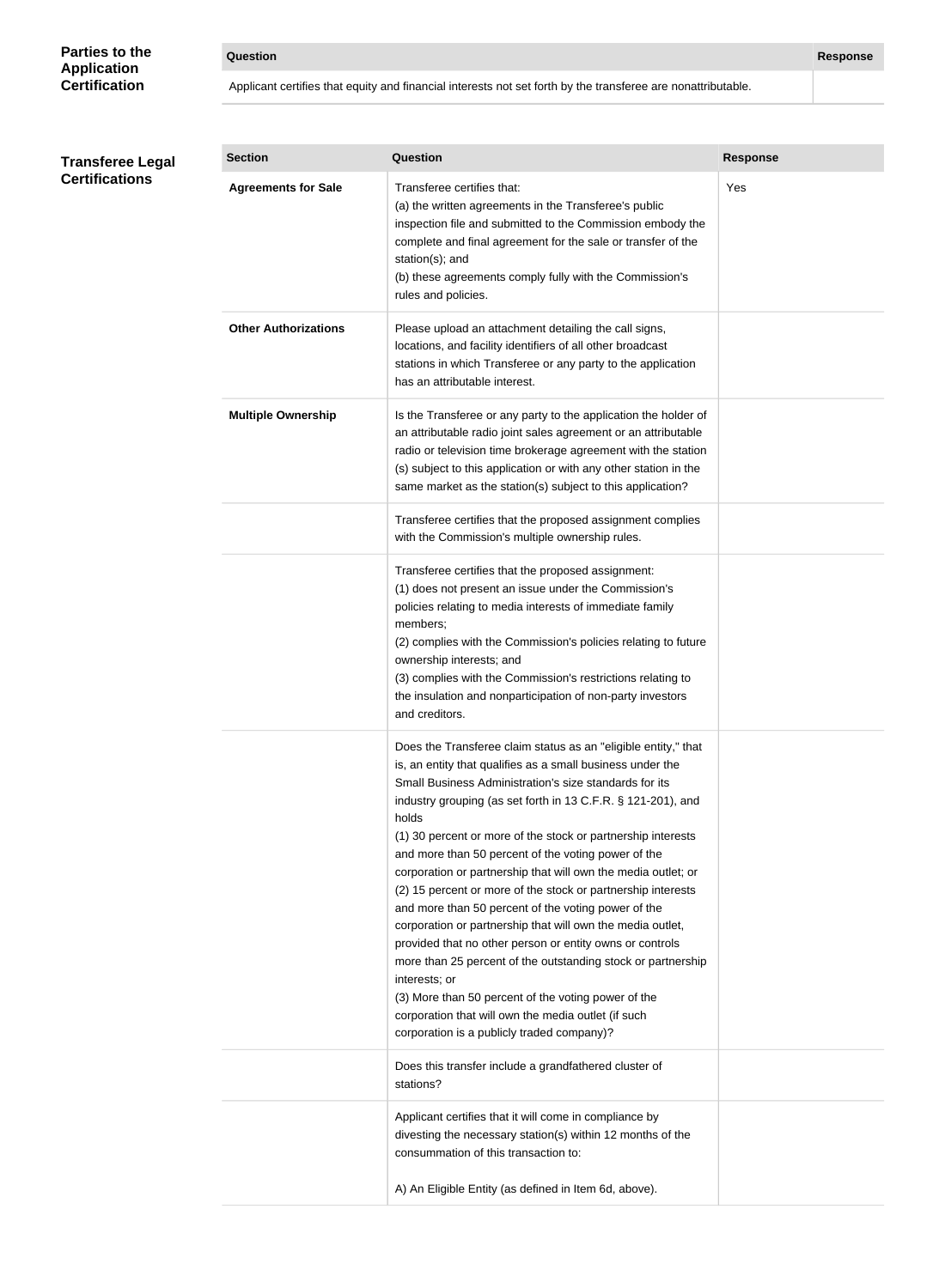|                                                     | B) An Irrevocable Trust that will assign the station(s) to an<br>Eligible Entity.                                                                                                                                                                                                                                                                                                                                                                                                    |     |
|-----------------------------------------------------|--------------------------------------------------------------------------------------------------------------------------------------------------------------------------------------------------------------------------------------------------------------------------------------------------------------------------------------------------------------------------------------------------------------------------------------------------------------------------------------|-----|
| <b>Acquisition of Control</b>                       | Please upload an attachment listing the file number and date<br>of grant of FCC Form 301, 314, or 315 application by which<br>the Commission approved the qualifications of the individual<br>or entity with a pre-existing interest in the licensee/permittee<br>that is now acquiring control of the licensee/permittee as a<br>result of the grant of this application.                                                                                                           |     |
| <b>Character Issues</b>                             | Transferee certifies that neither transferee nor any party to<br>the application has or has had any interest in, or connection<br>with:<br>(a) any broadcast application in any proceeding where<br>character issues were left unresolved or were resolved<br>adversely against the applicant or any party to the<br>application; or<br>(b) any pending broadcast application in which character<br>issues have been raised.                                                         | Yes |
| <b>Adverse Findings</b>                             | Transferee certifies that, with respect to the transferee and<br>each party to the application, no adverse finding has been<br>made, nor has an adverse final action been taken by any<br>court or administrative body in a civil or criminal proceeding<br>brought under the provisions of any law related to any of the<br>following: any felony; mass media-related antitrust or unfair<br>competition; fraudulent statements to another governmental<br>unit; or discrimination. | Yes |
| <b>Financial Qualifications</b>                     | Transferee certifies that sufficient net liquid assets are on<br>hand or are available from committed sources to<br>consummate the transaction and operate the station(s) for<br>three months.                                                                                                                                                                                                                                                                                       |     |
| <b>Program Service</b><br><b>Certification</b>      | Transferee certifies that it is cognizant of and will comply<br>with its obligations as a Commission licensee to present a<br>program service responsive to the issues of public concern<br>facing the station's community of license and service area.                                                                                                                                                                                                                              |     |
| <b>Auction Authorization</b>                        | Transferee certifies that where less than five years have<br>passed since the issuance of the construction permit and the<br>permit had been acquired in an auction through the use of a<br>bidding credit or other special measure, it would qualify for<br>such credit or other special measure.                                                                                                                                                                                   | N/A |
| <b>Equal Employment</b><br><b>Opportunity (EEO)</b> | If the applicant proposes to employ five or more full-time<br>employees, applicant certifies that it is filing simultaneously<br>with this application a Model EEO Program Report on FCC<br>Form 396-A.                                                                                                                                                                                                                                                                              |     |

| <b>Tranferee Alien</b> |
|------------------------|
| Ownership              |

| Question                                                                                                                                                                                                                                                                                                                           | <b>Response</b> |
|------------------------------------------------------------------------------------------------------------------------------------------------------------------------------------------------------------------------------------------------------------------------------------------------------------------------------------|-----------------|
| 1) Is the applicant a foreign government or the representative of any foreign government as specified in Section<br>310(a) of the Communications Act?                                                                                                                                                                              | No.             |
| 2) Is the applicant an alien or the representative of an alien? (Section $310(b)(1)$ )                                                                                                                                                                                                                                             | No.             |
| 3) Is the applicant a corporation, or non-corporate entity, that is organized under the laws of any foreign<br>government? (Section 310(b)(2))                                                                                                                                                                                     | No.             |
| 4) Is the applicant an entity of which more than one-fifth of the capital stock, or other equity or voting interest, is<br>owned of record or voted by aliens or their representatives or by a foreign government or representative<br>thereof or by any entity organized under the laws of a foreign country? (Section 310(b)(3)) | No.             |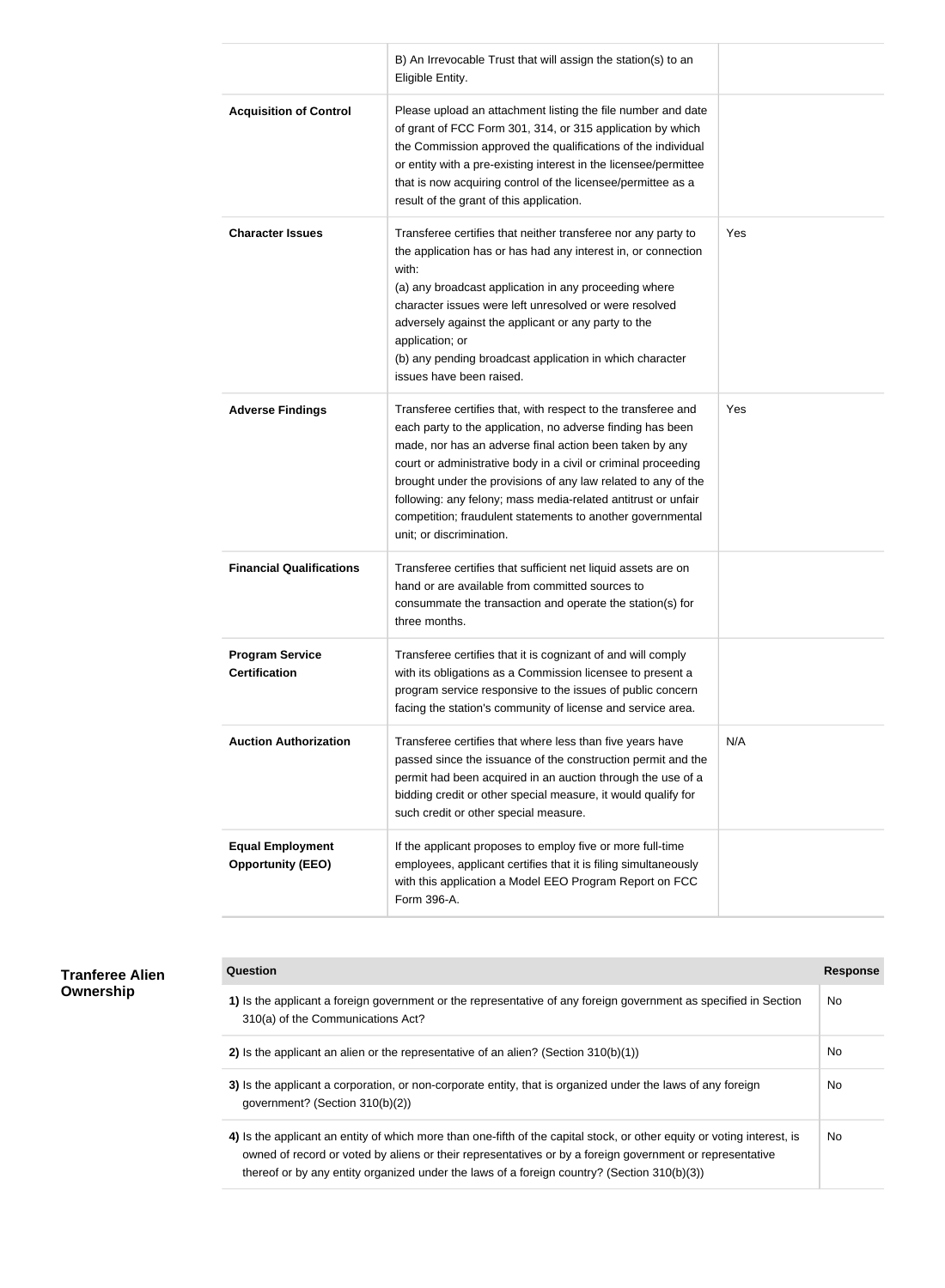| 5) Is the applicant directly or indirectly controlled by any other entity of which more than one-fourth of the capital<br>stock, or other equity or voting interest, is owned of record or voted by aliens, their representatives, or by a<br>foreign government or representative thereof, or by any entity organized under the laws of a foreign country?<br>(Section 310(b)(4)) | No. |
|------------------------------------------------------------------------------------------------------------------------------------------------------------------------------------------------------------------------------------------------------------------------------------------------------------------------------------------------------------------------------------|-----|
| 6) Has the applicant received a declaratory ruling(s) under Section 310(b)(4) of the Communications Act?                                                                                                                                                                                                                                                                           | No. |
| 6a) Enter the citation of the applicable declaratory ruling by DA/FCC number, FCC Record citation, release date,<br>or any other identifying information.                                                                                                                                                                                                                          |     |
| 7) Has there been any change in the applicant's foreign ownership since issuance of the declaratory ruling(s)<br>cited in response to Question 6?                                                                                                                                                                                                                                  |     |
| 8) Does the applicant certify that it is in compliance with the terms and conditions of the foreign ownership<br>declaratory ruling(s) cited in response to Question 6?                                                                                                                                                                                                            |     |
| 9) In connection with this application, is the applicant filing a foreign ownership Petition for Declaratory Ruling<br>pursuant to Section 310(b)(4) of the Communications Act?                                                                                                                                                                                                    | No. |

| <b>Licensee</b><br>/Permittee<br><b>Certification</b> | <b>Section</b>                                    | <b>Question</b>                                                                                                                                                                                                                                                                                                                                                                                                                                                                                                                                                                                                                                                                                                                                                                                                                                                                       | <b>Response</b> |
|-------------------------------------------------------|---------------------------------------------------|---------------------------------------------------------------------------------------------------------------------------------------------------------------------------------------------------------------------------------------------------------------------------------------------------------------------------------------------------------------------------------------------------------------------------------------------------------------------------------------------------------------------------------------------------------------------------------------------------------------------------------------------------------------------------------------------------------------------------------------------------------------------------------------------------------------------------------------------------------------------------------------|-----------------|
|                                                       | <b>General Certification</b><br><b>Statements</b> | Licensee/Permittee certifies that it has answered each<br>question in this application based on its review of the<br>application instructions and worksheets. Licensee/Permittee<br>further certifies that where it has made an affirmative<br>certification below, this certification constitutes its<br>representation that the application satisfies each of the<br>pertinent standards and criteria set forth in the application<br>instructions and worksheets.                                                                                                                                                                                                                                                                                                                                                                                                                  |                 |
|                                                       |                                                   | The Licensee/Permittee certifies that neither the Licensee<br>/Permittee nor any other party to the application is subject to<br>a denial of Federal benefits pursuant to §5301 of the Anti-<br>Drug Abuse Act of 1988, 21 U.S.C. § 862, because of a<br>conviction for possession or distribution of a controlled<br>substance. This certification does not apply to applications<br>filed in services exempted under §1.2002(c) of the rules, 47<br>CFR. See §1.2002(b) of the rules, 47 CFR § 1.2002(b), for<br>the definition of "party to the application" as used in this<br>certification § 1.2002(c). The Licensee/Permittee certifies<br>that all statements made in this application and in the<br>exhibits, attachments, or documents incorporated by<br>reference are material, are part of this application, and are<br>true, complete, correct, and made in good faith. |                 |
|                                                       | <b>Authorized Party to Sign</b>                   | <b>FAILURE TO SIGN THIS APPLICATION MAY RESULT IN</b><br>DISMISSAL OF THE APPLICATION AND FORFEITURE<br>OF ANY FEES PAID<br>Upon grant of this application, the Authorization Holder may<br>be subject to certain construction or coverage requirements.<br>Failure to meet the construction or coverage requirements<br>will result in automatic cancellation of the Authorization.<br>Consult appropriate FCC regulations to determine the<br>construction or coverage requirements that apply to the type<br>of Authorization requested in this application.<br>WILLFUL FALSE STATEMENTS MADE ON THIS FORM<br>OR ANY ATTACHMENTS ARE PUNISHABLE BY FINE AND<br>/OR IMPRISONMENT (U.S. Code, Title 18, §1001) AND/OR<br>REVOCATION OF ANY STATION AUTHORIZATION (U.S.<br>Code, Title 47, §312(a)(1)), AND/OR FORFEITURE (U.S.<br>Code, Title 47, §503).                             |                 |
|                                                       |                                                   | I certify that this application includes all required and<br>relevant attachments.                                                                                                                                                                                                                                                                                                                                                                                                                                                                                                                                                                                                                                                                                                                                                                                                    |                 |
|                                                       |                                                   |                                                                                                                                                                                                                                                                                                                                                                                                                                                                                                                                                                                                                                                                                                                                                                                                                                                                                       |                 |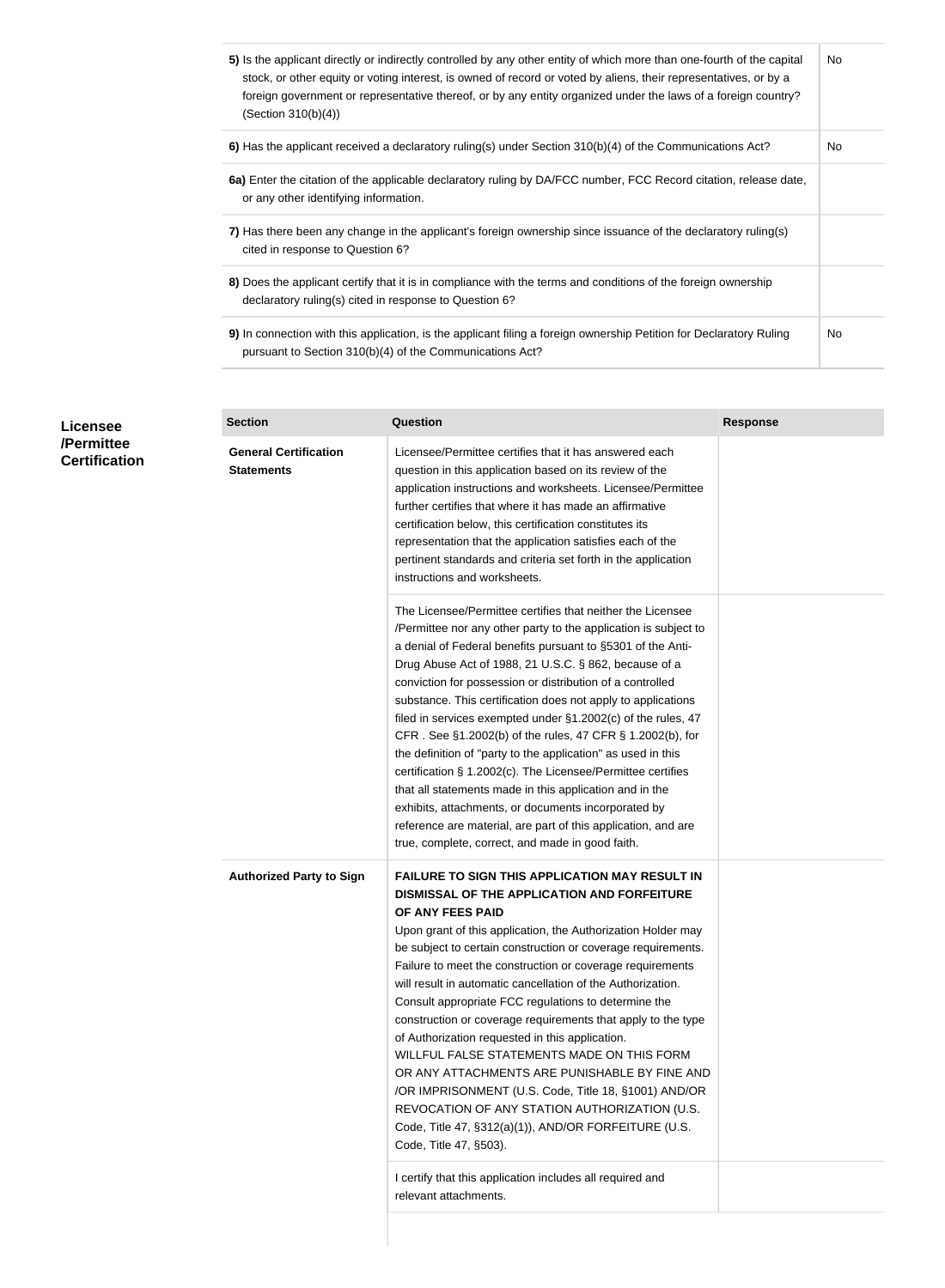I declare, under penalty of perjury, that I am an authorized representative of the above-named applicant for the Authorization(s) specified above.

| Transferee<br><b>Certification</b> | <b>Section</b>                                    | <b>Question</b>                                                                                                                                                                                                                                                                                                                                                                                                                                                                                                                                                                                                                                                                                                                                                                                                                                               | <b>Response</b>                |
|------------------------------------|---------------------------------------------------|---------------------------------------------------------------------------------------------------------------------------------------------------------------------------------------------------------------------------------------------------------------------------------------------------------------------------------------------------------------------------------------------------------------------------------------------------------------------------------------------------------------------------------------------------------------------------------------------------------------------------------------------------------------------------------------------------------------------------------------------------------------------------------------------------------------------------------------------------------------|--------------------------------|
|                                    | <b>General Certification</b><br><b>Statements</b> | The Transferee certifies that neither the Transferee nor any<br>other party to the application is subject to a denial of Federal<br>benefits pursuant to §5301 of the Anti-Drug Abuse Act of<br>1988, 21 U.S.C. § 862, because of a conviction for<br>possession or distribution of a controlled substance. This<br>certification does not apply to applications filed in services<br>exempted under §1.2002(c) of the rules, 47 CFR. See §1.<br>2002(b) of the rules, 47 CFR § 1.2002(b), for the definition of<br>"party to the application" as used in this certification § 1.2002<br>(c). The Transferee certifies that all statements made in this<br>application and in the exhibits, attachments, or documents<br>incorporated by reference are material, are part of this<br>application, and are true, complete, correct, and made in<br>good faith. |                                |
|                                    | <b>Authorized Party to Sign</b>                   | <b>FAILURE TO SIGN THIS APPLICATION MAY RESULT IN</b><br>DISMISSAL OF THE APPLICATION AND FORFEITURE<br>OF ANY FEES PAID<br>Upon grant of this application, the Authorization Holder may<br>be subject to certain construction or coverage requirements.<br>Failure to meet the construction or coverage requirements<br>will result in automatic cancellation of the Authorization.<br>Consult appropriate FCC regulations to determine the<br>construction or coverage requirements that apply to the type<br>of Authorization requested in this application.<br>WILLFUL FALSE STATEMENTS MADE ON THIS FORM<br>OR ANY ATTACHMENTS ARE PUNISHABLE BY FINE AND<br>/OR IMPRISONMENT (U.S. Code, Title 18, §1001) AND/OR<br>REVOCATION OF ANY STATION AUTHORIZATION (U.S.<br>Code, Title 47, §312(a)(1)), AND/OR FORFEITURE (U.S.<br>Code, Title 47, §503).     |                                |
|                                    |                                                   | I certify that this application includes all required and<br>relevant attachments.                                                                                                                                                                                                                                                                                                                                                                                                                                                                                                                                                                                                                                                                                                                                                                            | Yes                            |
|                                    |                                                   | I declare, under penalty of perjury, that I am an authorized<br>representative of the above-named applicant for the<br>Authorization(s) specified above.                                                                                                                                                                                                                                                                                                                                                                                                                                                                                                                                                                                                                                                                                                      | <b>Ronald Ulloa</b><br>Trustee |
|                                    |                                                   |                                                                                                                                                                                                                                                                                                                                                                                                                                                                                                                                                                                                                                                                                                                                                                                                                                                               | 03/01/2021                     |

| Transferor           | <b>Section</b>                                    | Question                                                                                                                                                                                                                                                                                                                                                                                                                                                                                                                                                                                                                                                                                                                                                                                                                                                            | <b>Response</b> |
|----------------------|---------------------------------------------------|---------------------------------------------------------------------------------------------------------------------------------------------------------------------------------------------------------------------------------------------------------------------------------------------------------------------------------------------------------------------------------------------------------------------------------------------------------------------------------------------------------------------------------------------------------------------------------------------------------------------------------------------------------------------------------------------------------------------------------------------------------------------------------------------------------------------------------------------------------------------|-----------------|
| <b>Certification</b> | <b>General Certification</b><br><b>Statements</b> | The Transferor certifies that neither the Transferor nor any<br>other party to the application is subject to a denial of Federal<br>benefits pursuant to §5301 of the Anti-Drug Abuse Act of<br>1988, 21 U.S.C. § 862, because of a conviction for<br>possession or distribution of a controlled substance. This<br>certification does not apply to applications filed in services<br>exempted under $\S1.2002(c)$ of the rules, 47 CFR. See $\S1.$<br>2002(b) of the rules, 47 CFR § 1.2002(b), for the definition of<br>"party to the application" as used in this certification § 1.2002<br>(c). The Transferor certifies that all statements made in this<br>application and in the exhibits, attachments, or documents<br>incorporated by reference are material, are part of this<br>application, and are true, complete, correct, and made in<br>good faith. |                 |